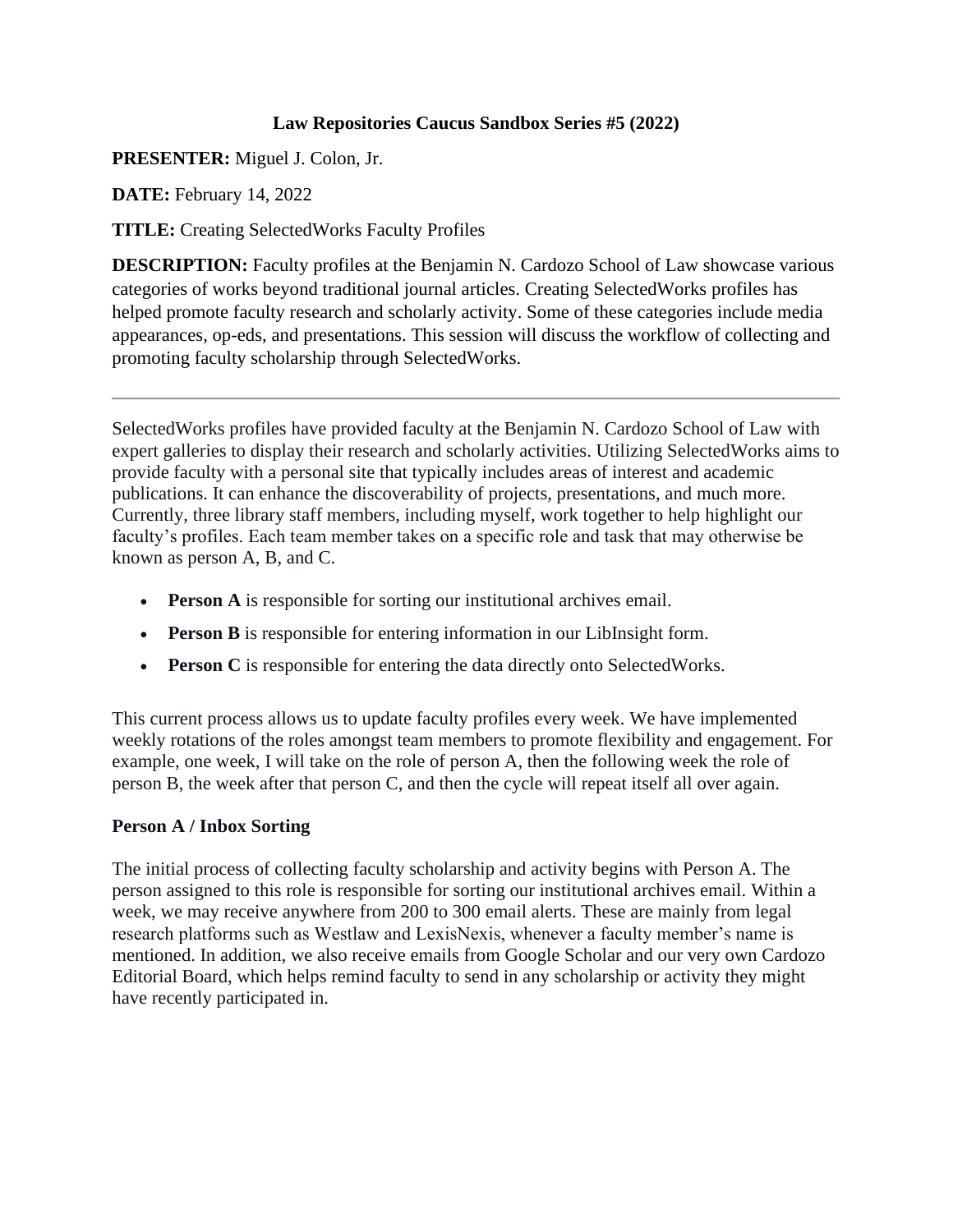

Our inbox contains subfolders of 13 categories that we collect and promote for faculty. These categories include:

- **Amicus Briefs**: A faculty member is the author or co-author of an amicus brief filed in any state or federal court.
- **Articles & Essays**: Published peer-reviewed articles, essays, and book reviews (i.e., published in Harvard Law Review or the online companion).
- **Books & Edited Works**: A faculty member is the author, co-author, editor, or co-editor of a published book.
- **Chapters**: A faculty member is the author or co-author of a chapter(s) in a published book.
- **Expert Appointments & Advisory Roles:** A faculty member is appointed or acts as an advisor for an outside organization (i.e., Chair of the UN (United Nations) Special Working Group on Mercenaries).
- **Media Appearances:** A faculty member is physically or virtually presenting and/or participating in interviews or discussions on media channels, such as podcasts, news programs, radio programs, etc.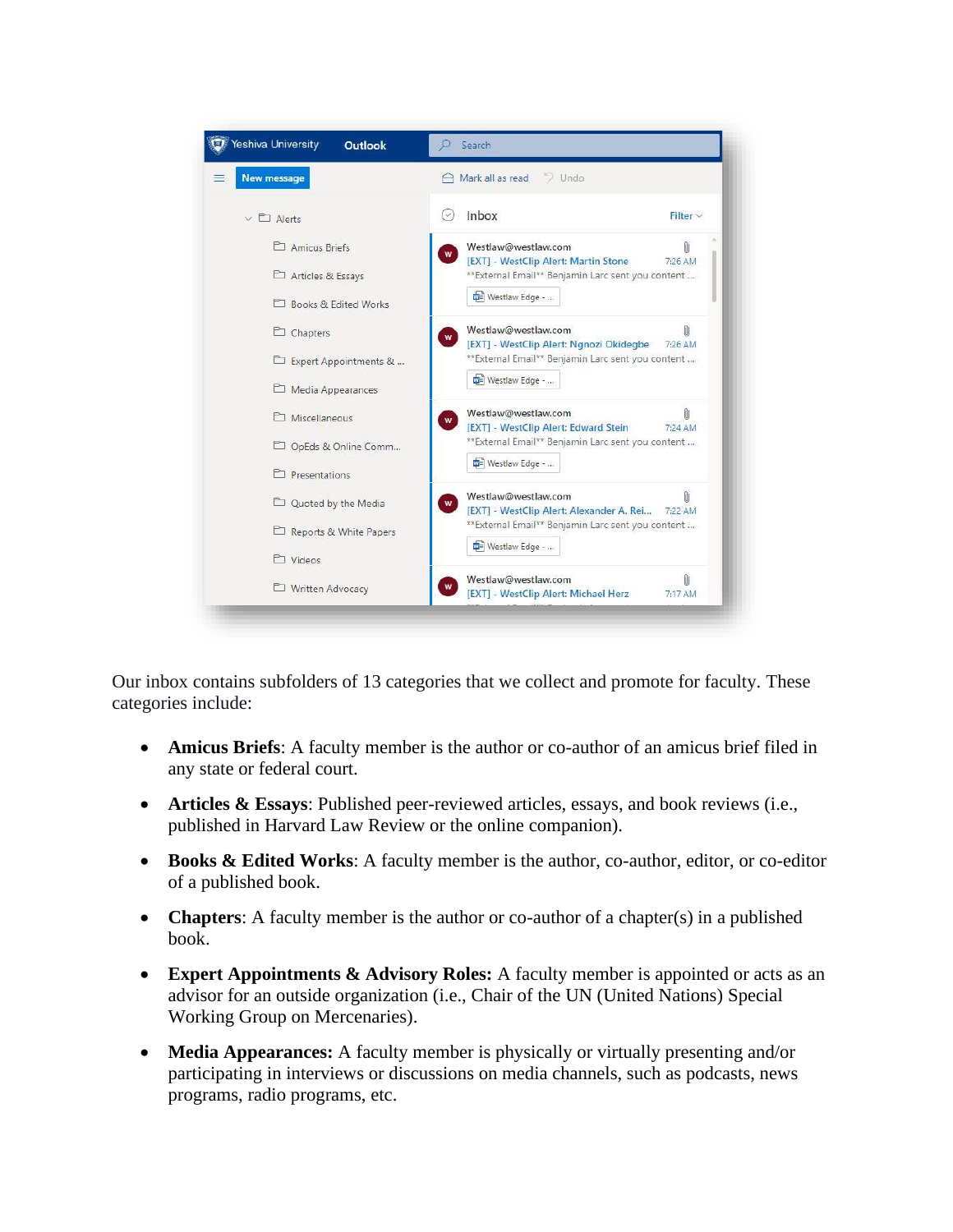- **Op-Eds & Online Commentary:** A written piece that is less formal than peerreviewed/published articles/works and almost exclusively published online.
- **Presentations:** A faculty member is physically or virtually presenting and/or participating in a conference or hosted by an academic institution.
- **Quoted by the Media:** A faculty member is referenced or quoted in the media but is not physically or virtually participating. Media outlets can be newspapers, blog posts, tv/radio, or podcasts.
- **Reports & White Papers:** These works are usually identified as either a report or white paper.
- **Videos:** A recording of a presentation not part of a conference or a media appearance. An example of this might include faculty giving a lecture to students.
- **Written Advocacy:** A faculty member is formally called to speak before a government body or committee. These are their remarks or any submitted remarks.
- **Miscellaneous:** Scholarship that does not fit into any other category.

### **Person B / LibInsight Form Entering**

Person B is responsible for entering the sorted emails into a dataset created on LibInsight. The dataset we use on LibInsight serves as a data backup and secure archive for all faculty work and would be particularly useful if we ever move away from utilizing SelectedWorks.

| Liblnsight +            | 품 Home E Datasets 중 Dashboards C Record Data<br>O Analyze   Int Cross Dataset 총 Admin > C Help C' |                            |                                     | <b>⊕</b> Logout |
|-------------------------|---------------------------------------------------------------------------------------------------|----------------------------|-------------------------------------|-----------------|
| Start Date <sup>O</sup> |                                                                                                   | Name of                    | Type of                             |                 |
|                         |                                                                                                   | Publication                | Presentation                        |                 |
| Faculty                 | Select a value                                                                                    | (Blog, Book,               |                                     |                 |
| Member *                | If Other, please list name                                                                        | Journal)<br>Abstract       | Name of<br>Conference or            |                 |
|                         |                                                                                                   |                            | Event                               |                 |
|                         |                                                                                                   |                            |                                     |                 |
|                         |                                                                                                   |                            | Location of                         |                 |
| Category *              | O About Page                                                                                      |                            | Conference/Event<br>(City, State if |                 |
|                         | ○ Amicus Briefs                                                                                   | Keywords<br>(separate with | US, Country if                      |                 |
|                         | ○ Articles & Essays                                                                               | comma)                     | not)                                |                 |
|                         | ○ Books & Edited Works                                                                            |                            | Host                                |                 |
|                         | ○ Chapters                                                                                        | Publisher                  | Institution/Organizations           |                 |
|                         | ○ Expert Appointments & Advisory Roles                                                            |                            |                                     |                 |
|                         | ○ Media Appearances                                                                               | Edition                    | <b>Original Link</b>                |                 |
|                         | O Miscellaneous                                                                                   |                            |                                     |                 |
|                         | O OpEds & Online Commentary                                                                       | <b>ISBN</b>                | Perma.cc Link                       |                 |
|                         | O Presentations                                                                                   | First Page of              |                                     |                 |
|                         | ○ Quoted by the Media                                                                             | Article/Chapter            |                                     |                 |
|                         | ○ Reports & White Papers                                                                          |                            |                                     |                 |
|                         | O Videos                                                                                          | Editor(s)                  |                                     |                 |
|                         | O Written Advocacy                                                                                |                            |                                     |                 |
|                         |                                                                                                   | Volume<br>Number           |                                     |                 |
| Type of Work            | O Article                                                                                         |                            |                                     |                 |
|                         | $\bigcirc$ Book                                                                                   | <b>Issue Number</b>        |                                     |                 |
|                         | ○ Contribution to Book                                                                            |                            |                                     |                 |
|                         | O Dataset                                                                                         |                            |                                     |                 |
|                         | O Dissertation                                                                                    |                            |                                     |                 |
|                         | ○ Grants                                                                                          |                            |                                     |                 |
|                         | ○ Honors & Awards                                                                                 |                            |                                     |                 |
|                         | O Image                                                                                           |                            |                                     |                 |
|                         | O Popular Press                                                                                   |                            |                                     |                 |
|                         | O Positions                                                                                       |                            |                                     |                 |
|                         |                                                                                                   |                            |                                     |                 |